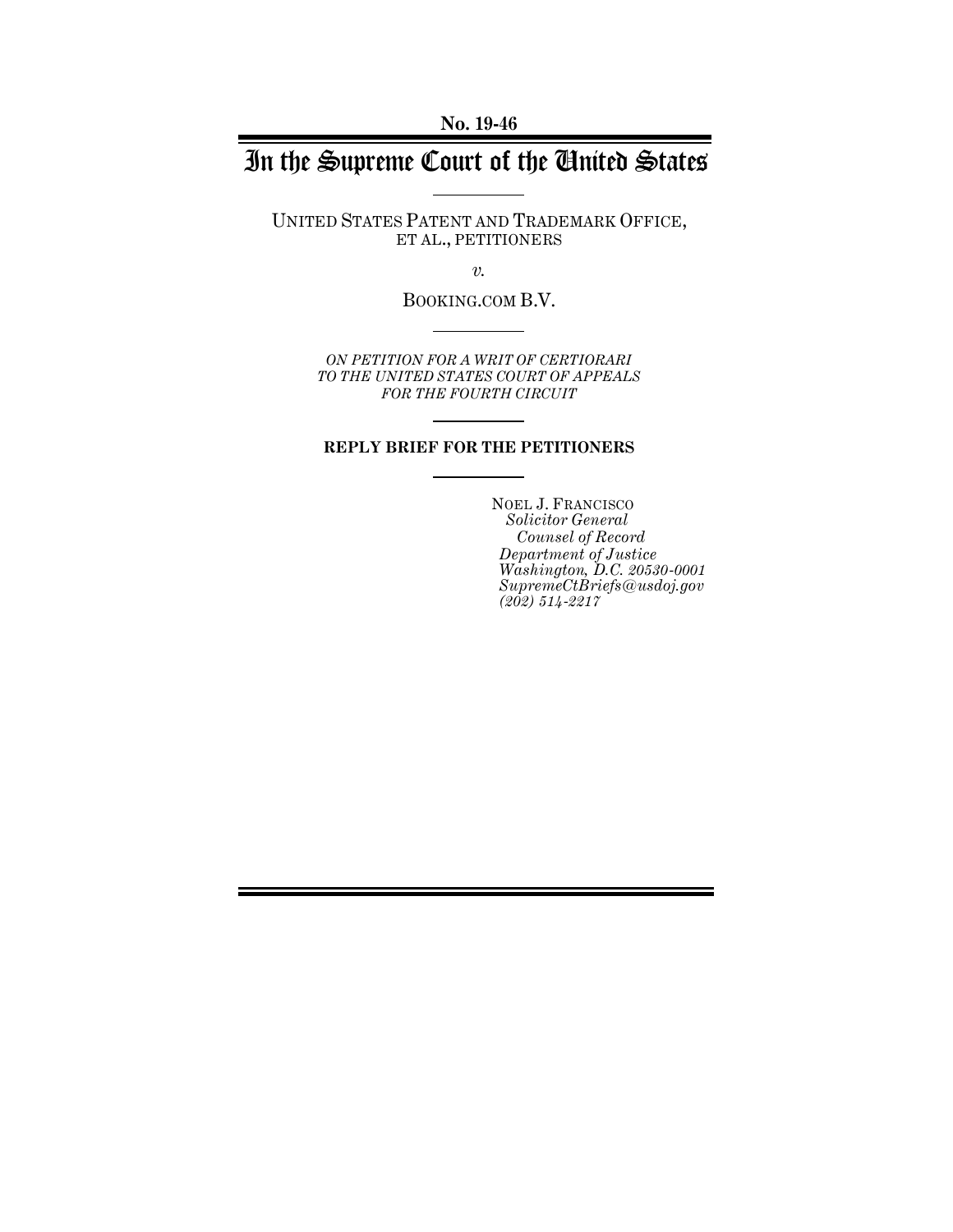## **TABLE OF CONTENTS**

Page

| A.        |  |
|-----------|--|
| <b>B.</b> |  |

## **TABLE OF AUTHORITIES**

## Cases:

| Abercrombie & Fitch Co. v. Hunting World, Inc.,            |
|------------------------------------------------------------|
|                                                            |
| Advertise.com, Inc. v. AOL Adver., Inc.,                   |
|                                                            |
| Goodyear's India Rubber Glove Mfg. Co. v.                  |
| Goodyear Rubber Co., 128 U.S. 598 (1888)  1, 2, 3, 4, 5, 8 |
| <i>Hotels.com, L.P., In re, 573 F.3d 1300</i>              |
|                                                            |
| <i>Martin Container Inc., In re,</i> 65 U.S.P.Q.2d 1058    |
|                                                            |
| 1800Mattress.com IP, LLC, In re, 586 F.3d 1359             |
|                                                            |
| Oppedahl & Larson LLP, In re, 373 F.3d 1171                |
|                                                            |
| Reed Elsevier Props. Inc., In re, 482 F.3d 1376            |
|                                                            |
| Wal-Mart Stores, Inc. v. Samara Bros., Inc.,               |
|                                                            |
| Weiss Noodle Co. v. Golden Cracknel & Specialty            |
|                                                            |
|                                                            |

## Statutes:

## (I)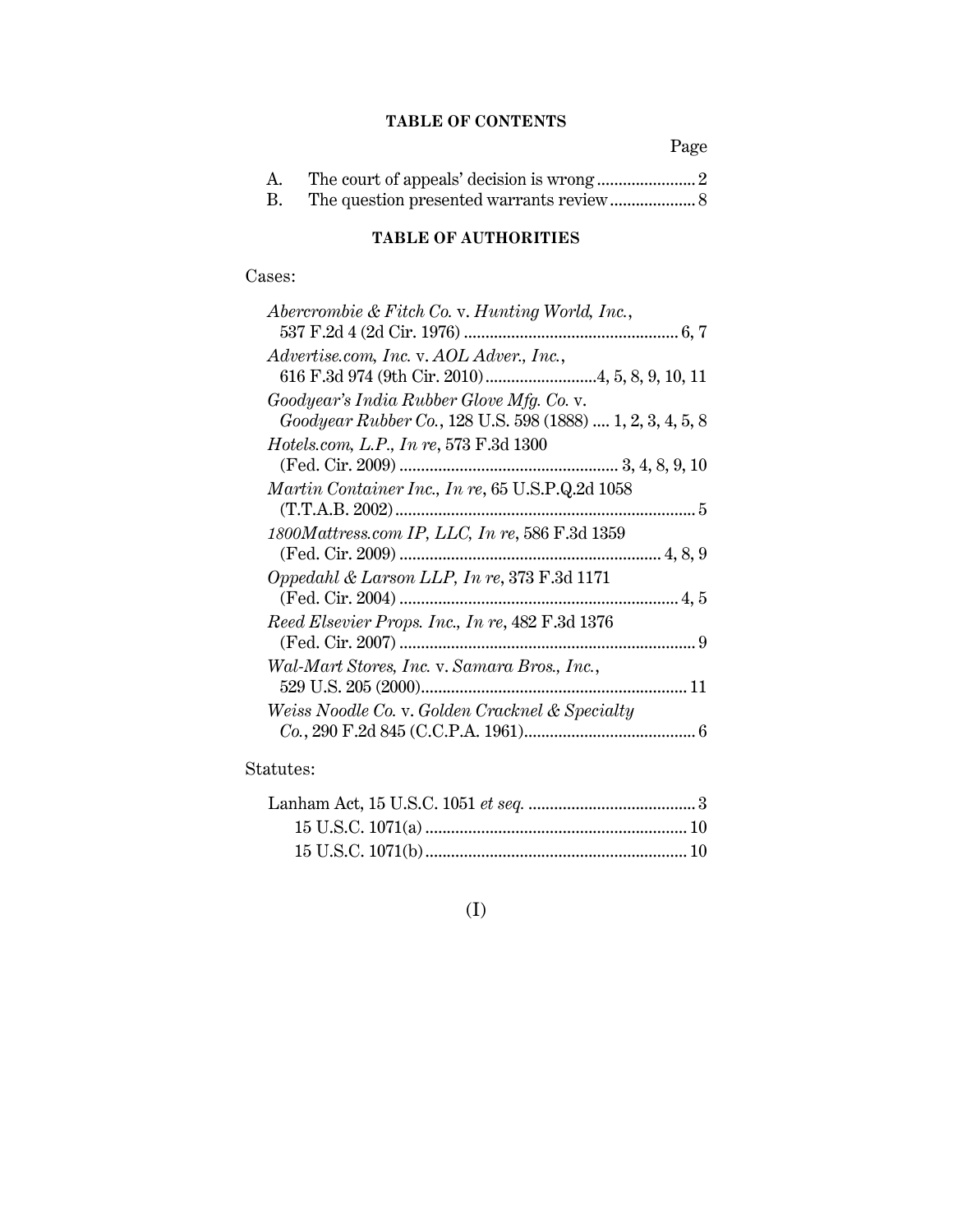| Miscellaneous:                                                              | Page |
|-----------------------------------------------------------------------------|------|
| U.S. Patent & Trademark Office, Trademark<br>Manual of Examining Procedure: |      |
|                                                                             |      |
|                                                                             |      |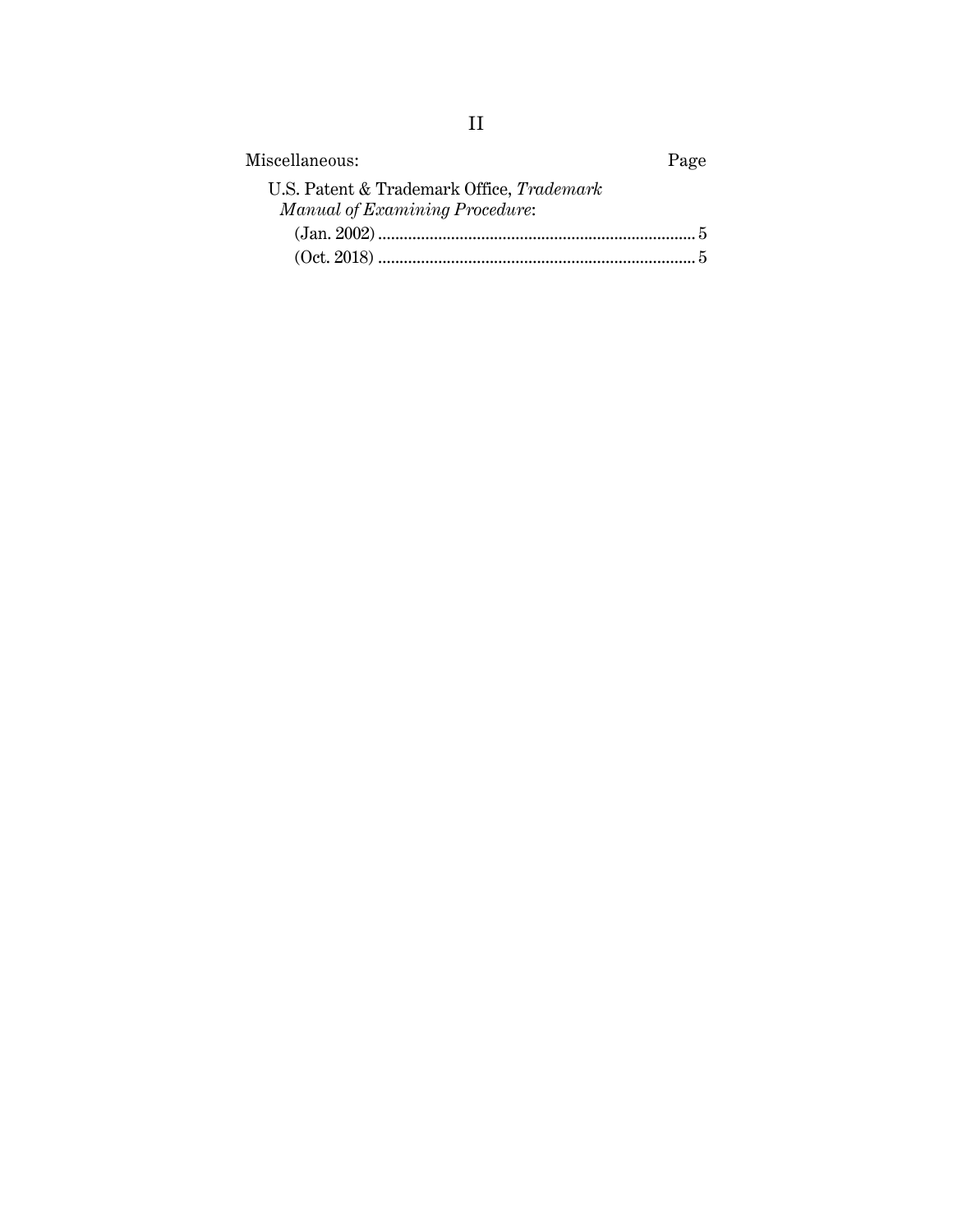## In the Supreme Court of the United States

No. 19-46

UNITED STATES PATENT AND TRADEMARK OFFICE, ET AL., PETITIONERS

*v.*

BOOKING.COM B.V.

*ON PETITION FOR A WRIT OF CERTIORARI TO THE UNITED STATES COURT OF APPEALS FOR THE FOURTH CIRCUIT*

### **REPLY BRIEF FOR THE PETITIONERS**

Under this Court's decision in *Goodyear's India Rubber Glove Manufacturing Co.* v. *Goodyear Rubber Co.*, 128 U.S. 598 (1888), respondent could not register as a trademark the term "Booking Company" or "Booking Inc." for the class of hotel reservation services at issue here. The term "booking" is generic for those services, Pet. App. 67a, and the addition of "Company" or "Inc." would "only indicate[] that parties have formed an association or partnership to deal in" them. *Goodyear*, 128 U.S. at 602. Thus, no matter how strongly the public came to associate "Booking Company" or "Booking Inc." with respondent's brand, respondent could not "exclusively appropriate[]" the term and "impair the equal right of others engaged in similar business to use similar designations." *Id.* at 602-603.

Like the court of appeals, respondent provides no sound reason why "BOOKING.COM" should receive trademark protection when "Booking Inc." could not.

(1)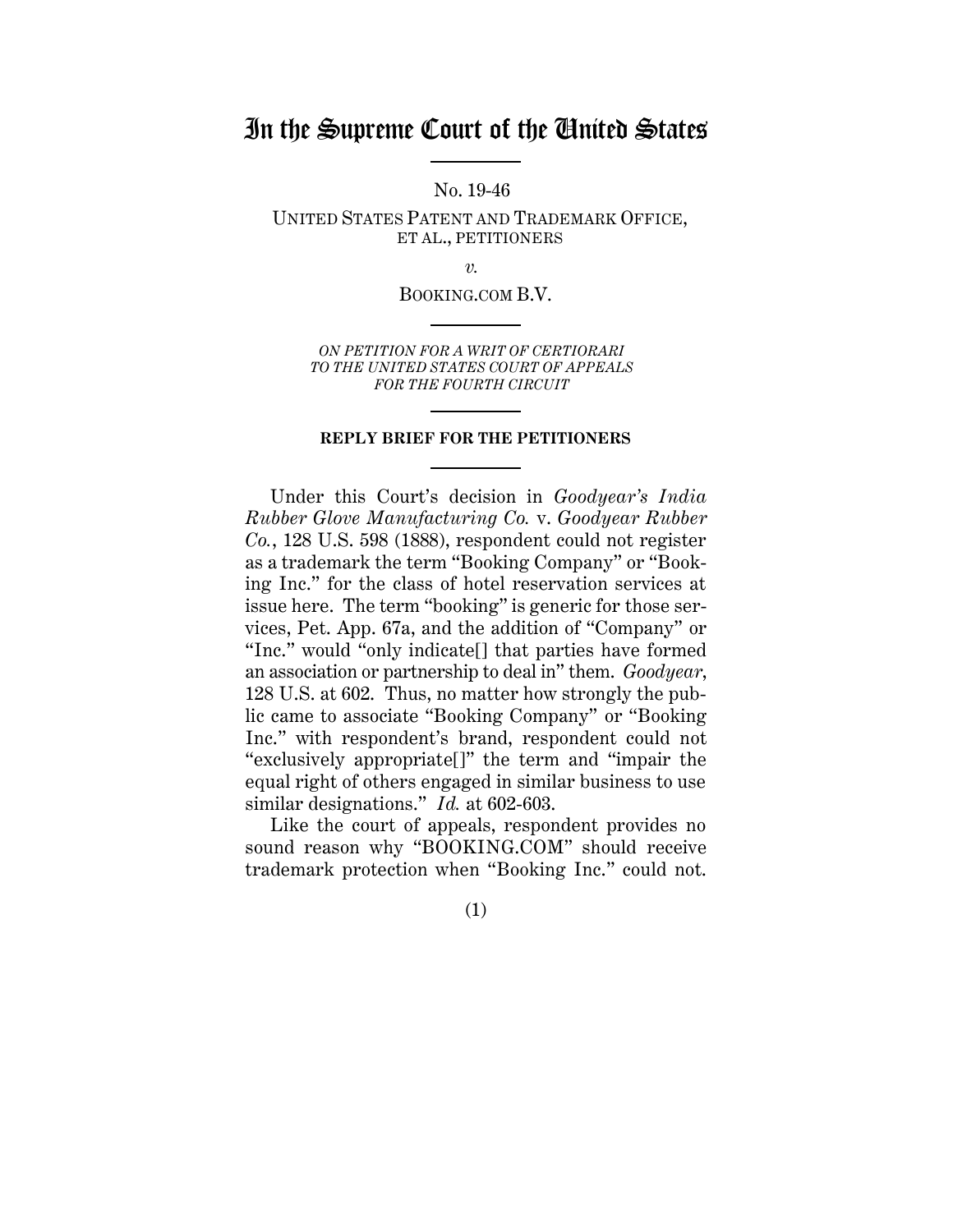The addition of ".com," a top-level domain, "does not itself have source-identifying significance." Pet. App. 20a. And respondent's assertion (Br. in Opp. 1) that "[w]hether a trademark is generic is a question of fact" is no answer to *Goodyear*'s holding that "Generic Company" names, "without other specification," are not "capable of exclusive appropriation." 128 U.S. at 602-603.

The court of appeals' erroneous determination that BOOKING.COM is protectable as a trademark and entitled to registration warrants this Court's review. It conflicts with decisions of the Federal and Ninth Circuits, which have held on materially similar facts that HOTELS.COM, ADVERTISING.COM, LAWYERS. COM, and MATTRESS.COM are all generic. That circuit conflict is especially destabilizing because aggrieved parties generally may seek judicial review of Trademark Trial and Appeal Board (TTAB) trademark-registration decisions in either the Federal Circuit or the Eastern District of Virginia. This Court's review is necessary to correct the court of appeals' error and to ensure that uniform rules govern federal trademark registration of terms consisting of a generic word and a top-level domain.

### **A. The Court Of Appeals' Decision Is Wrong**

1. a. In *Goodyear*, this Court held that the addition of an entity designation like "Company" or "Inc." to a generic term like "wine," "cotton," or "grain" does not create a protectable mark, but instead "only indicates that parties have formed an association or partnership to deal in such goods." 128 U.S. at 602; see *id*. at 603 ("[N]or will the incorporation of a company in the name of an article of commerce, without other specification, create any exclusive right to the use of the name."). The same principle applies here. The district court recognized, and the court of appeals did not dispute, that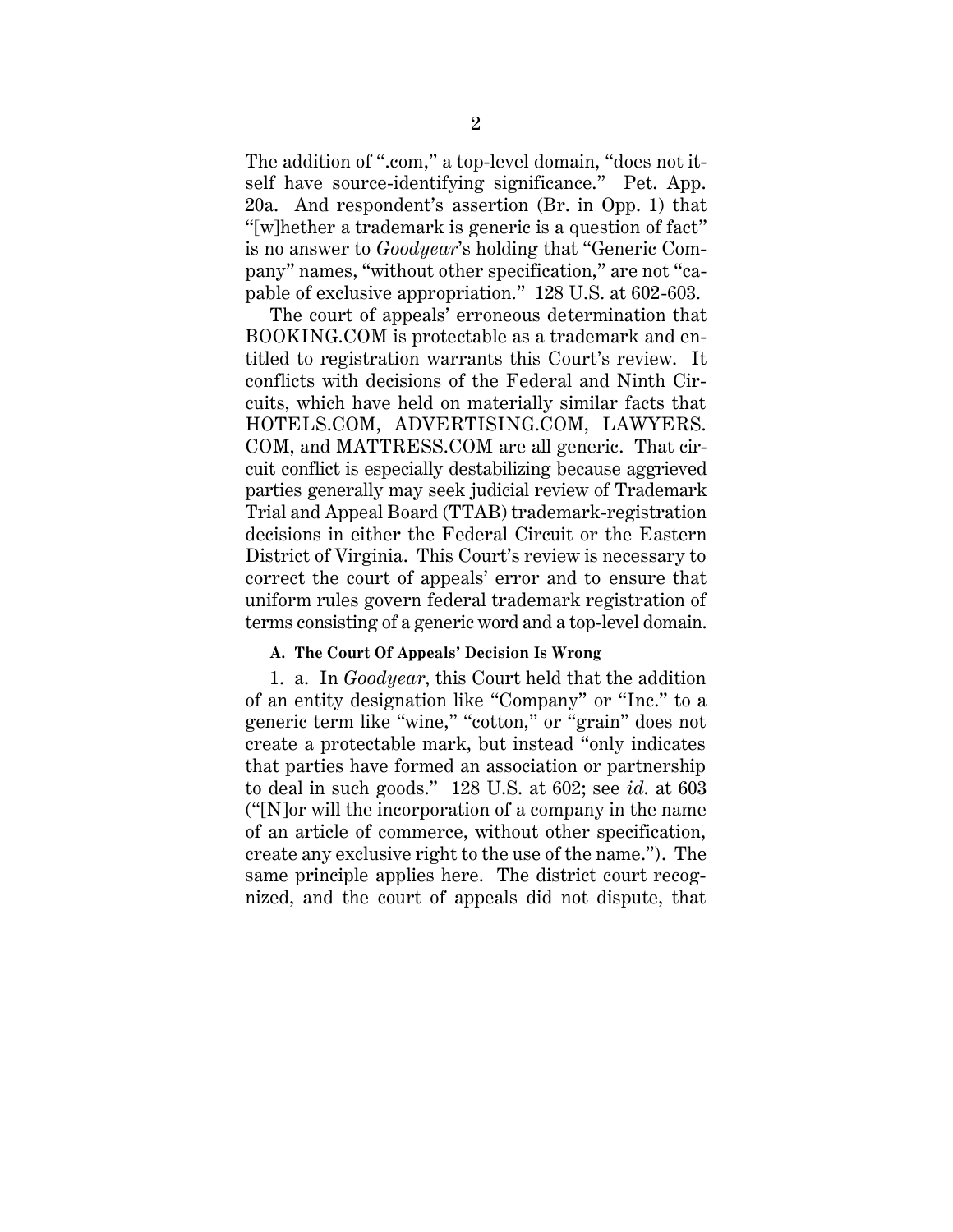"booking" is generic for the class of hotel reservation services described in respondent's applications. Pet. App. 12a-25a, 67a. The addition of ".com" does not create a protectable mark, because it conveys only that respondent "operates a commercial website via the internet." *In re Hotels.com, L.P.*, 573 F.3d 1300, 1304 (Fed. Cir. 2009). Thus, just as no company could register a trademark in "Booking Inc.," respondent should not be permitted to register a trademark in "BOOKING.COM."

b. Respondent addresses *Goodyear* only briefly. Respondent points out (Br. in Opp. 11-12) that *Goodyear* predated the Lanham Act, 15 U.S.C. 1051 *et seq.*, and that the Court referred to the words " 'Goodyear Rubber'" as "descriptive," at a time when descriptive terms were not protectable. 128 U.S. at 602. But the better reading of *Goodyear* is that the Court considered "Goodyear Rubber" to be the *common* descriptive—*i.e.*, generic, see Pet. 4 n.1—name for the class of goods. The Court likened "'Goodyear Rubber'" to "wine," "cotton," and "grain," which are all generic terms. 128 U.S. at 602-603.

Even if the *Goodyear* Court had used the term "descriptive" in its modern sense, that would make no difference. *Goodyear*'s relevance here is its holding that adding an entity designation like "Company" or "Inc." to an otherwise unprotectable word does not create a protectable mark. 128 U.S. at 602-603. This Court has never overruled *Goodyear*, nor suggested that it is a product of pre-Lanham Act thinking. And courts, commentators, and the United States Patent and Trademark Office (USPTO) have interpreted the decision to hold that adding a corporate (or other entity) designation to generic terms does not create a protectable mark. Pet. 18.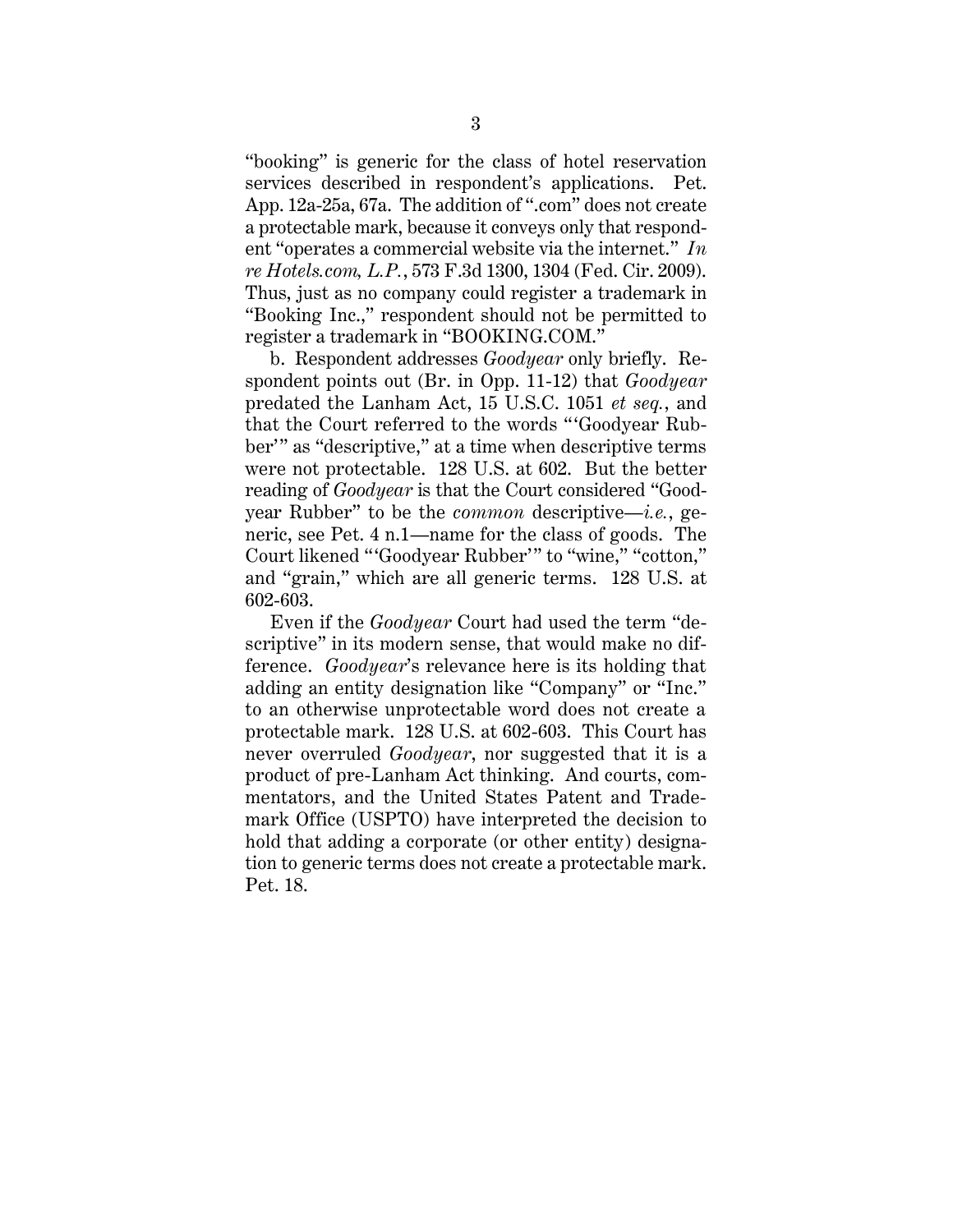Respondent contends (Br. in Opp. 12) that *Goodyear* is distinguishable because "it did not articulate the 'primary significance' test." But neither this Court's subsequent decisions nor the Lanham Act's adoption of that test has overruled *Goodyear*. And under *Goodyear*, because the addition of ".com" "only indicates" that respondent uses a website "to deal in" booking services, "BOOKING.COM" is ineligible for trademark protection even if consumers understand that the term refers to respondent's business. 128 U.S. at 602; see Pet. 18-19.

Respondent cites (Br. in Opp. 7-8, 12) *In re Oppedahl & Larson, LLP*, 373 F.3d 1171 (Fed. Cir. 2004), for the proposition that the term ".com" is descriptive. But because the parties there did not dispute that "patents. com" was *at least* descriptive for the relevant class of computer software, *id.* at 1174, the Federal Circuit had no need to determine whether ".com" is generic. See *Advertise.com, Inc.* v. *AOL Adver., Inc.*, 616 F.3d 974, 979-980 & n.4 (9th Cir. 2010). And the court confirmed that adding "'.com'" "to an otherwise unregisterable mark will typically not add any source-identifying significance, similar to the analysis of 'Corp.' and 'Inc.' in *Goodyear's.*" *Oppedahl & Larson LLP*, 373 F.3d at 1177; see *id.* at 1175. Subsequent Federal Circuit decisions have likewise recognized that, because "".com" generally conveys only that a business has an online presence, "registrability does not depend on the .com combination." *Hotels.com*, 573 F.3d at 1304; see *In re 1800Mattress. com IP, LLC*, 586 F.3d 1359, 1364 (Fed. Cir. 2009); see also *Advertise.com*, 616 F.3d at 978-979.<sup>1</sup>

<sup>&</sup>lt;sup>1</sup> Respondent suggests (Br. in Opp. 13) that "'.com' alters the meaning of words," because "the primary meaning of 'Amazon' is a river," but "Amazon.com" conveys an online retailer. That example demonstrates only that "Amazon" is not a generic term for retailers.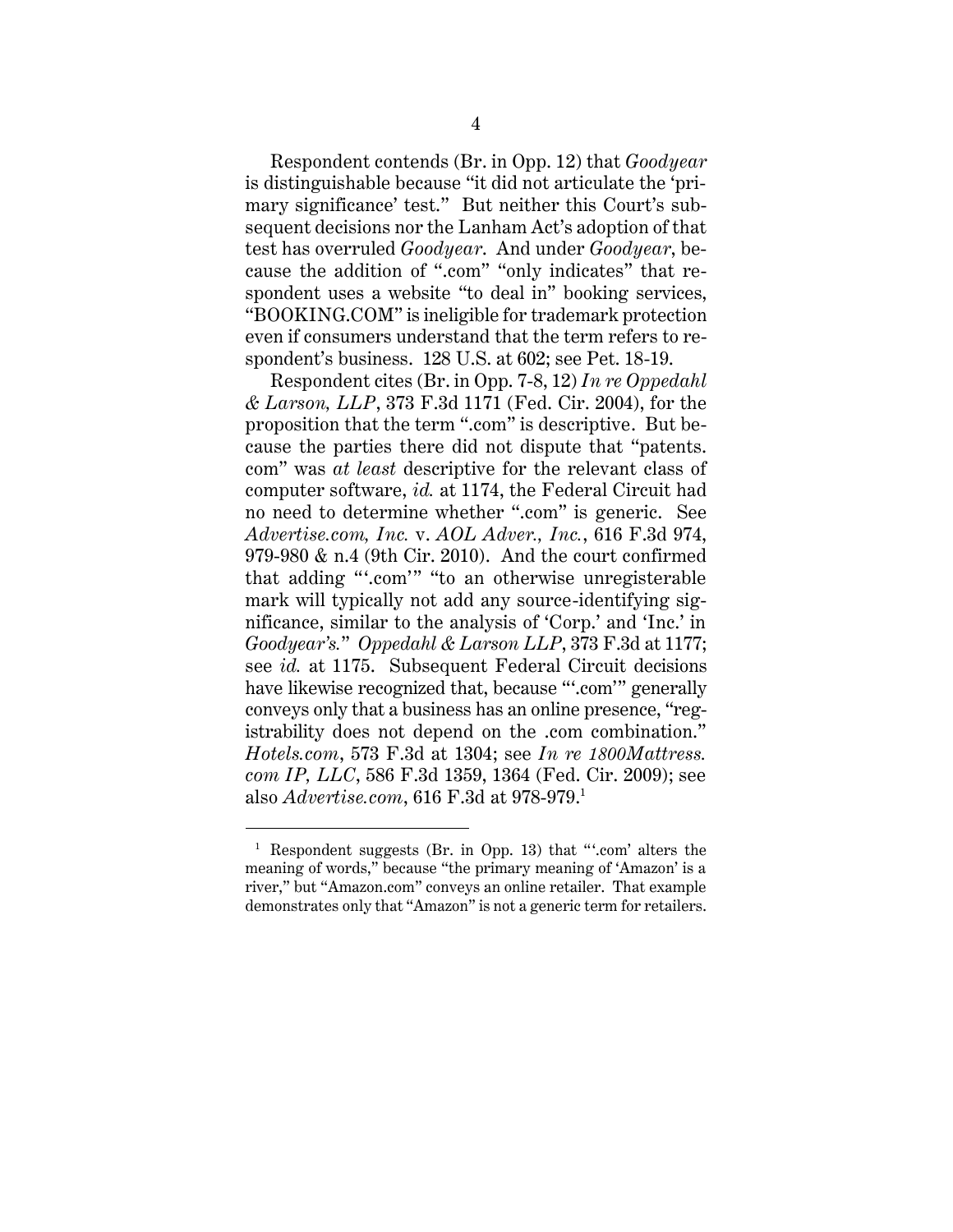*Goodyear* also refutes respondent's contention (Br. in Opp. 5) that the TTAB erred in purportedly "assessing \* \* \* 'booking' and '.com' in isolation." The *Goodyear* Court considered the terms "Goodyear Rubber" and "Company" separately before determining whether the combination could function as a protectable trademark. 128 U.S. at 602-603. Subsequent courts likewise have found it appropriate to "weigh the individual components of [a proposed] mark" before "determin[ing] whether the mark as a whole  $***$  conveys any distinctive source-identifying impression." *Oppedahl & Larson LLP*, 373 F.3d at 1174-1175.

Respondent's examples (Br. in Opp. 6, 13-14 & n.4) of registered marks do not support the court of appeals' decision. Many of respondent's "purportedly 'generic' terms are registered not for the services that the terms directly identify, but for other services that are obliquely related." Pet. App. 175a, 217a. Moreover, the purported inconsistencies that respondent identifies are between decisions of individual USPTO examining attorneys, not between precedential decisions of the TTAB. Since 2002, decisions of the TTAB and the USPTO's *Trademark Manual of Examining Procedure* (*TMEP*) have consistently stated that purported trademarks taking the form "generic.com" are no more registrable for the goods or services for which the term is generic than is the generic term itself. See *In re Martin Container Inc.*, 65 U.S.P.Q.2d 1058, 1060 (T.T.A.B. 2002); *TMEP* § 1215.05 (Oct. 2018); *TMEP* § 1215.05 (Jan. 2002).

The same is true of "Staples.com," *ibid.*: "staples" is not generic for the sale of office supplies. "[T]he primary reason that a consumer is likely to associate a domain name with a source is that the *second-level* domain"—*e.g.*, "Amazon" or "Staples"—"is distinctive." *Advertise.com*, 616 F.3d at 981.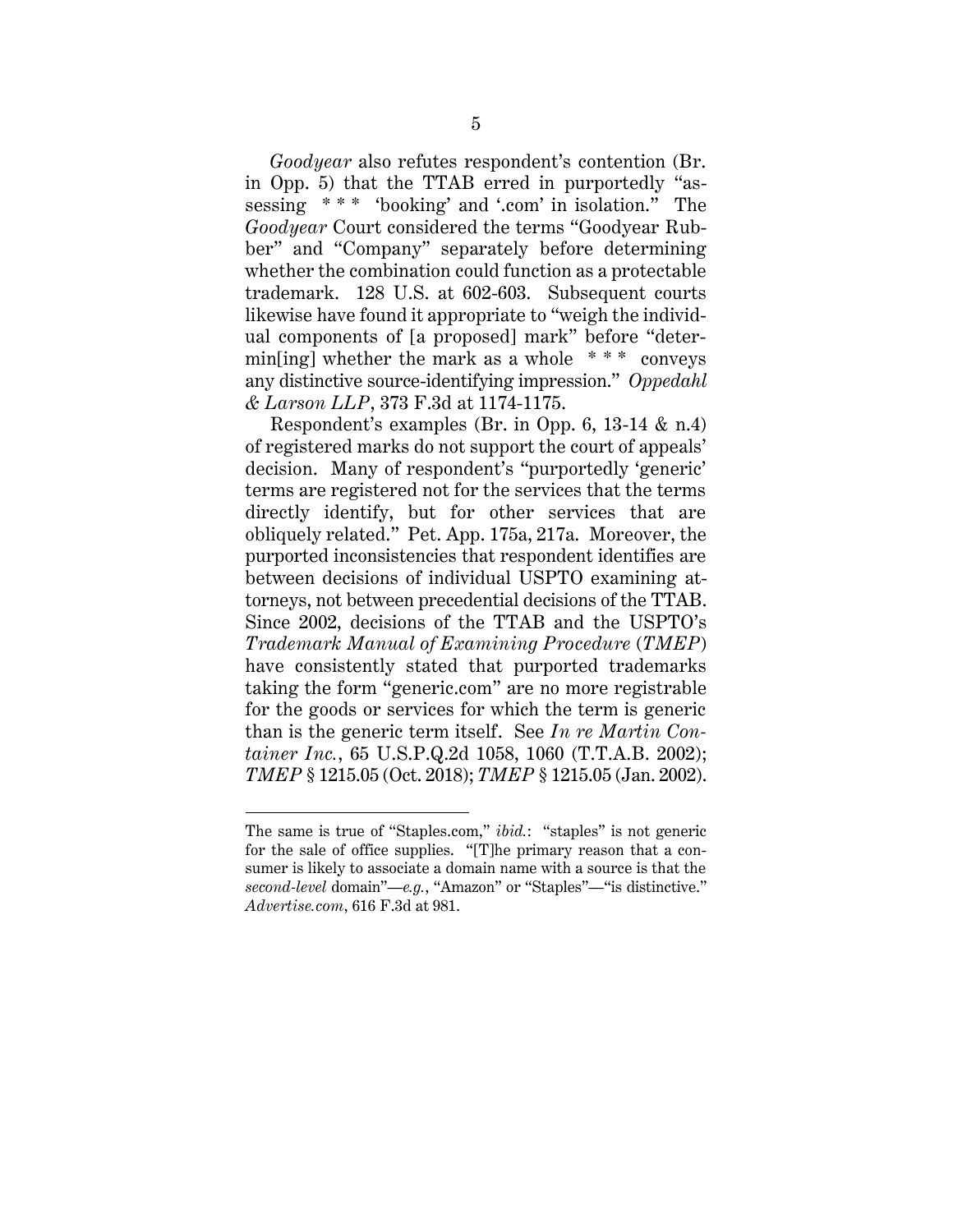2. a. In addition to disregarding *Goodyear*, the court of appeals improperly extended the concept of secondary meaning to generic terms. Pet. 19-22. It relied heavily on respondent's survey showing that consumers associate BOOKING.COM with respondent's specific business. Pet. App. 16a-18a. That approach conflates generic terms, which are not eligible for trademark protection even upon a showing of secondary meaning, with descriptive terms, which are potentially registrable if secondary meaning is established. See, *e.g.*, *Abercrombie & Fitch Co.* v. *Hunting World, Inc.*, 537 F.2d 4, 9 (2d Cir. 1976) (Friendly, J.); *Weiss Noodle Co.* v. *Golden Cracknel & Specialty Co.*, 290 F.2d 845, 847-848 (C.C.P.A. 1961).

b. Respondent does not meaningfully address the distinction between generic and descriptive terms. Instead, respondent repeatedly asserts (*e.g.*, Br. in Opp. 1, 3, 5, 7, 10, 18, 35) that a mark's generic character presents a "factual" question that may be decided on the basis of consumer surveys. It is true that, in the usual case where a purported trademark is alleged to be generic, the determination whether the mark is protectable depends on whether consumers understand it as the common name of a product or service. The presence or absence of that consumer understanding is an issue of fact, as to which survey evidence may be highly probative. This Court's decision in *Goodyear* makes clear, however, that a term like "Grain Company" can be generic and therefore unprotectable *even if* consumers in a given market have come to associate it with a particular source. See Pet. 21-22. Respondent's survey evi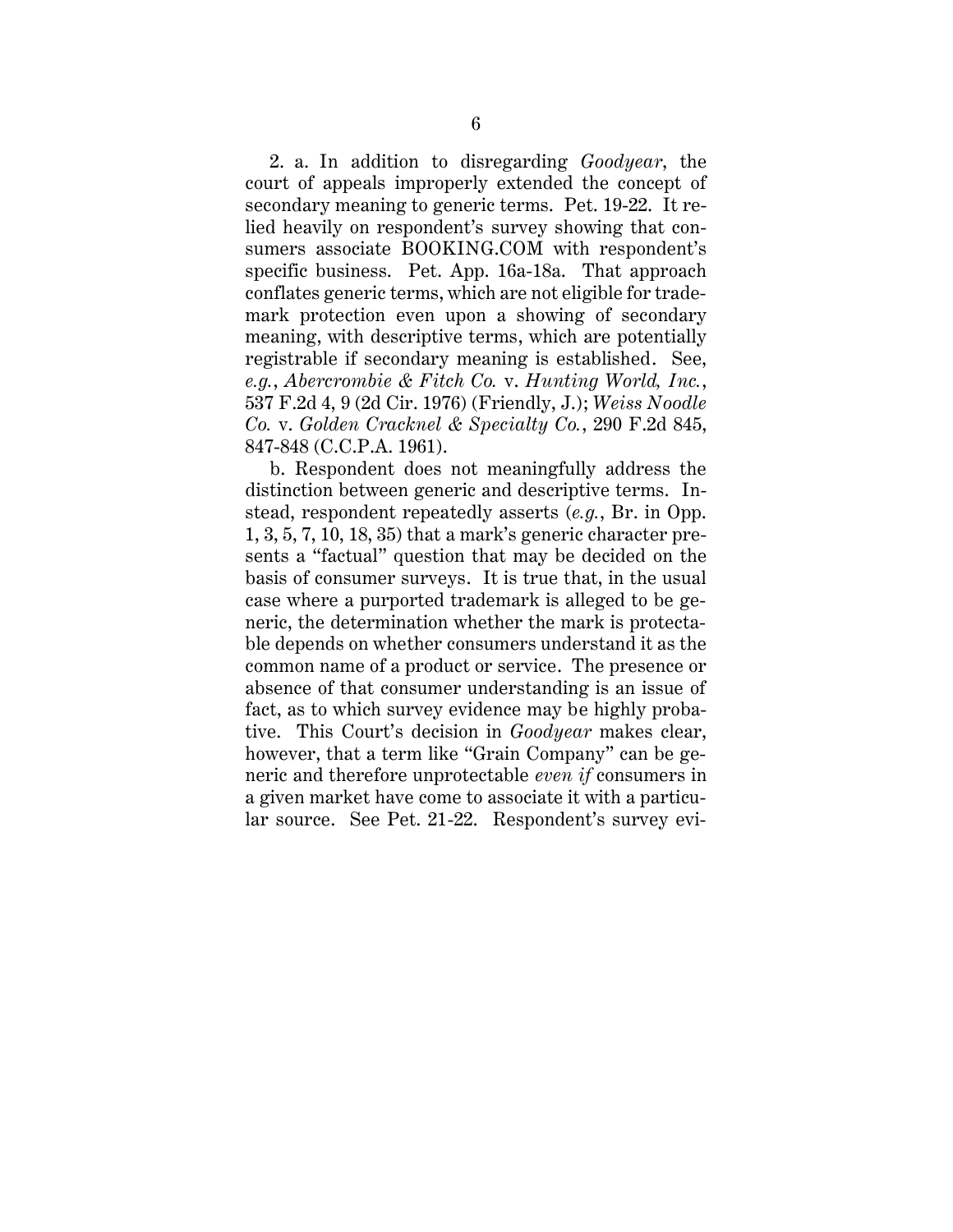dence provides no basis for disregarding that legal principle, or for declining to apply it to the internet analogue "BOOKING.COM."<sup>2</sup>

Like the court of appeals (Pet. App. 10a, 21a), respondent suggests (Br. in Opp. 33-34) that the legal principle described above is limited to circumstances where a court previously has held (or the applicant has admitted) that the combined term is generic, or where the combined term was commonly used before its association with the applicant. Under respondent's approach, a party could register "Grain Inc." as a trademark so long as the registrant was the first market participant to use the term and had obtained a significant public following. Limiting *Goodyear* in that manner finds no support in that decision, and it would unfairly disadvantage new market entrants by "depriv[ing] competing manufacturers of the product of the right to call an article by its name." *Abercrombie & Fitch Co.*, 537 F.2d at 9; see Pet. 19-20.

3. Respondent's other attempts to defend the decision below are unpersuasive. Respondent states (Br. in Opp. 16) that the TTAB "expressly conceded that it is logically and grammatically impossible to use the term BOOKING.COM as a generic term for anything." But the TTAB made no such concession. See Pet. App. 166a. In any event, it is similarly unlikely that consumers would use the term "Grain Incs." to refer to incorporated grain merchants as a class; yet *Goodyear* makes clear that "Grain Inc." would not be protectable as a

<sup>&</sup>lt;sup>2</sup> Respondent cites (Br. in Opp. 28-30) cases in which a mark's generic character "was confirmed by consumer survey evidence." But none of those cases involved a generic term combined with an entity designation or top-level domain.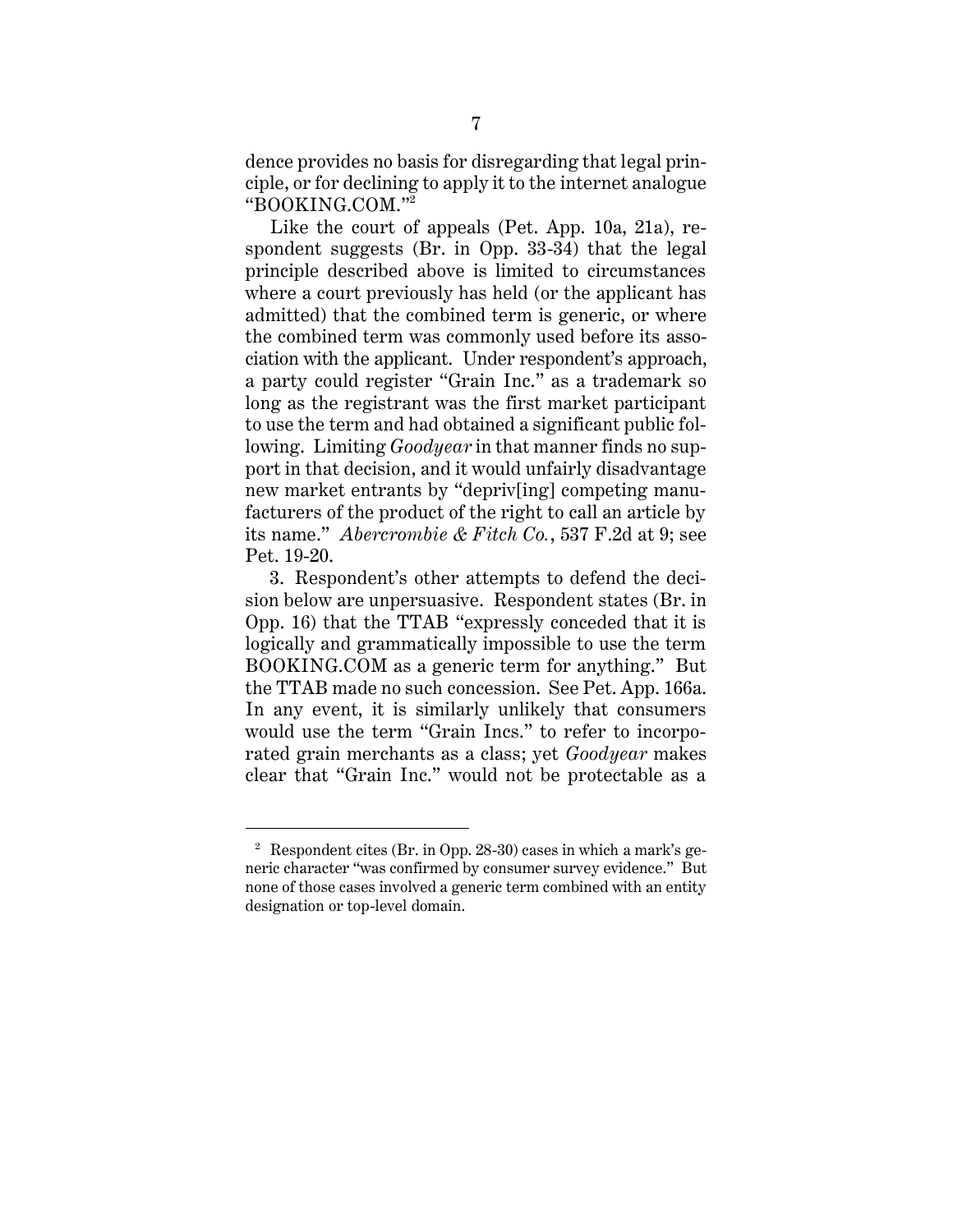trademark. See 128 U.S. at 603 ("Names of such articles cannot be adopted as trade-marks \* \* \* ; nor will the incorporation of a company in the name of an article of commerce, without other specification, create any exclusive right to the use of the name.").

Respondent further contends (Br. in Opp. 25) that "[t]he very fact that there are other  $***$  generic terms" for the services Booking.com provides (e.g., travel agent, travel reservations service)" shows that "Booking.com" itself is not generic. But courts and the TTAB have rejected the argument that "there can only be one generic term" for a particular good or service, *e.g.*, *1800Mattress IP*, 586 F.3d at 1364; accord Pet. App. 171a, and the decisions respondent cites (Br. in Opp. 38-39) do not support its contention. In this case, moreover, the TTAB and the courts below had before them "evidence of competitors' use of the designation 'booking.com' as a part of trade names and domain names that describe the nature of their services." Pet. App. 171a, 213a. And to the extent respondent has made exclusive use of the term "BOOKING.COM," that simply reflects that respondent paid for the exclusive right to use as a domain name that precise term. It does not negate its competitors' legitimate interest in using the term as part of their own longer domain names. See Pet. 16, 21-22 & n.6.

### **B. The Question Presented Warrants Review**

1. The Federal and Ninth Circuits have long held that the addition of "'.com'" to an otherwise-generic term generally does not cause the term to "lose its generic character." *Hotels.com*, 573 F.3d at 1304; see *Advertise.com*, 616 F.3d at 981-982. Accordingly, those courts have found that HOTELS.COM, MATTRESS.COM, LAWYERS. COM, and ADVERTISING.COM are all generic for the relevant class of goods or services. *Hotels.com*, 573 F.3d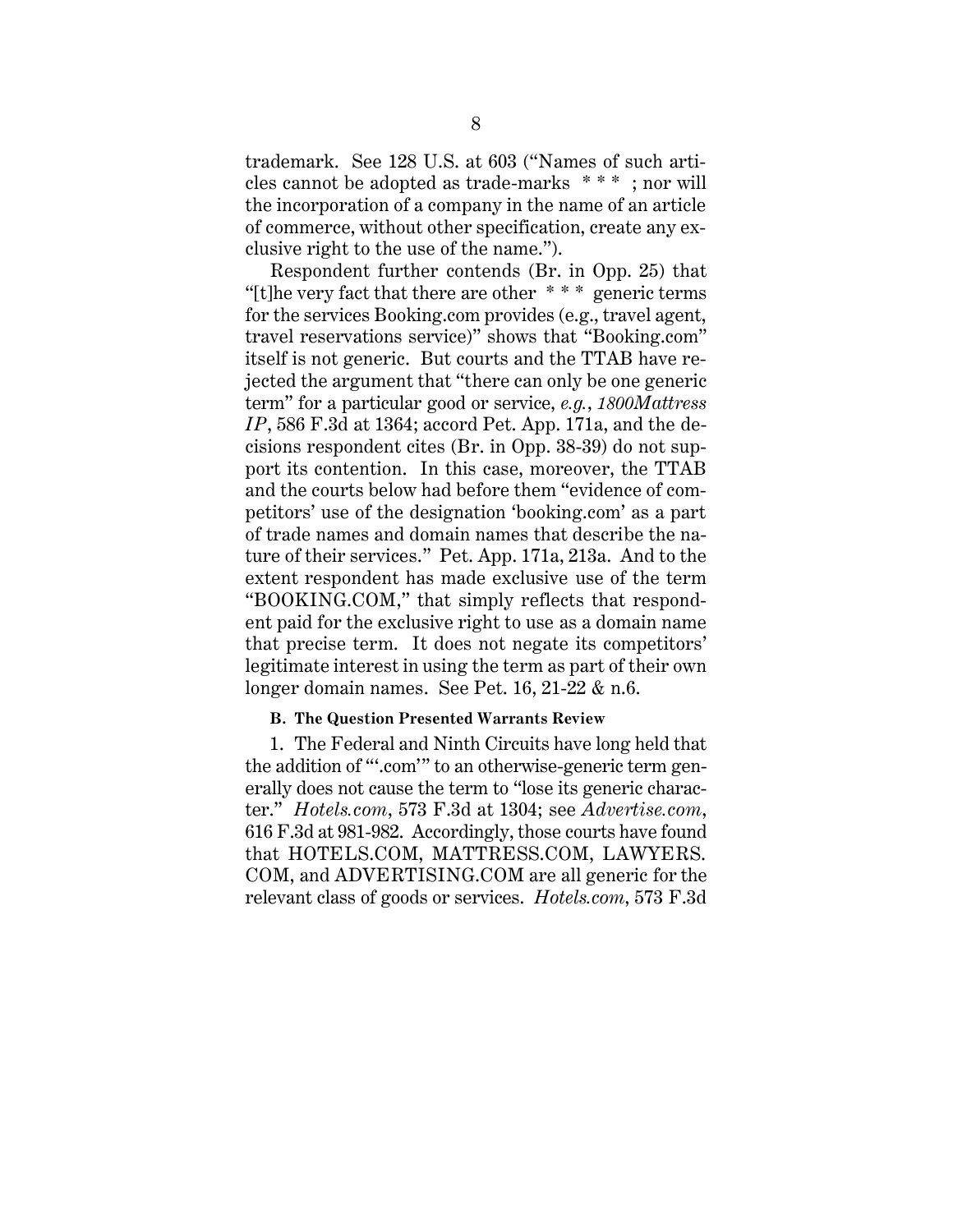at 1304-1306; *1800Mattress.com IP*, 586 F.3d at 1363- 1364; *In re Reed Elsevier Props. Inc.*, 482 F.3d 1376, 1379- 1380 (Fed. Cir. 2007); *Advertise.com*, 616 F.3d at 982.

Respondent observes (Br. in Opp. 17) that, under the statutory scheme governing review of trademarkregistration decisions, the Federal Circuit reviews the TTAB's factual findings for substantial evidence, while a district court resolves registration de novo if new evidence is introduced, and the court of appeals reviews that court's factual findings for clear error. See Pet. 6-7. But the Ninth Circuit applies the same standard as the Fourth Circuit did here. And nothing suggests that the standard of review was decisive in the relevant Federal Circuit cases. That court's decisions recognize that, where "'.com'" evokes only "a commercial internet domain," its addition to a generic term does not render the combination protectable. *1800Mattress.com IP*, 586 F.3d at 1364. That principle is squarely at odds with the lower courts' decisions in this case, which recognize that "booking" is generic, but nevertheless hold that "BOOKING. COM" is descriptive and protectable upon a showing of secondary meaning.

Contrary to respondent's suggestion (Br. in Opp. 17), the Federal and Ninth Circuit cases cited in the certiorari petition involved materially similar facts. In *Hotels.com*, for example, the proposed mark (HOTELS.COM) shared the same structure as BOOKING.COM; the applicant sought registration for the same class of services; and the applicant relied on a consumer survey showing "that 76% of respondents regarded HOTELS.COM as a brand name," compared to the 74.8% result here. Compare *Hotels.com*, 573 F.3d at 1305 (citation omitted), with Pet. App. 4a, 6a, 16a. In each case, moreover, the TTAB relied on the use of the combined term within other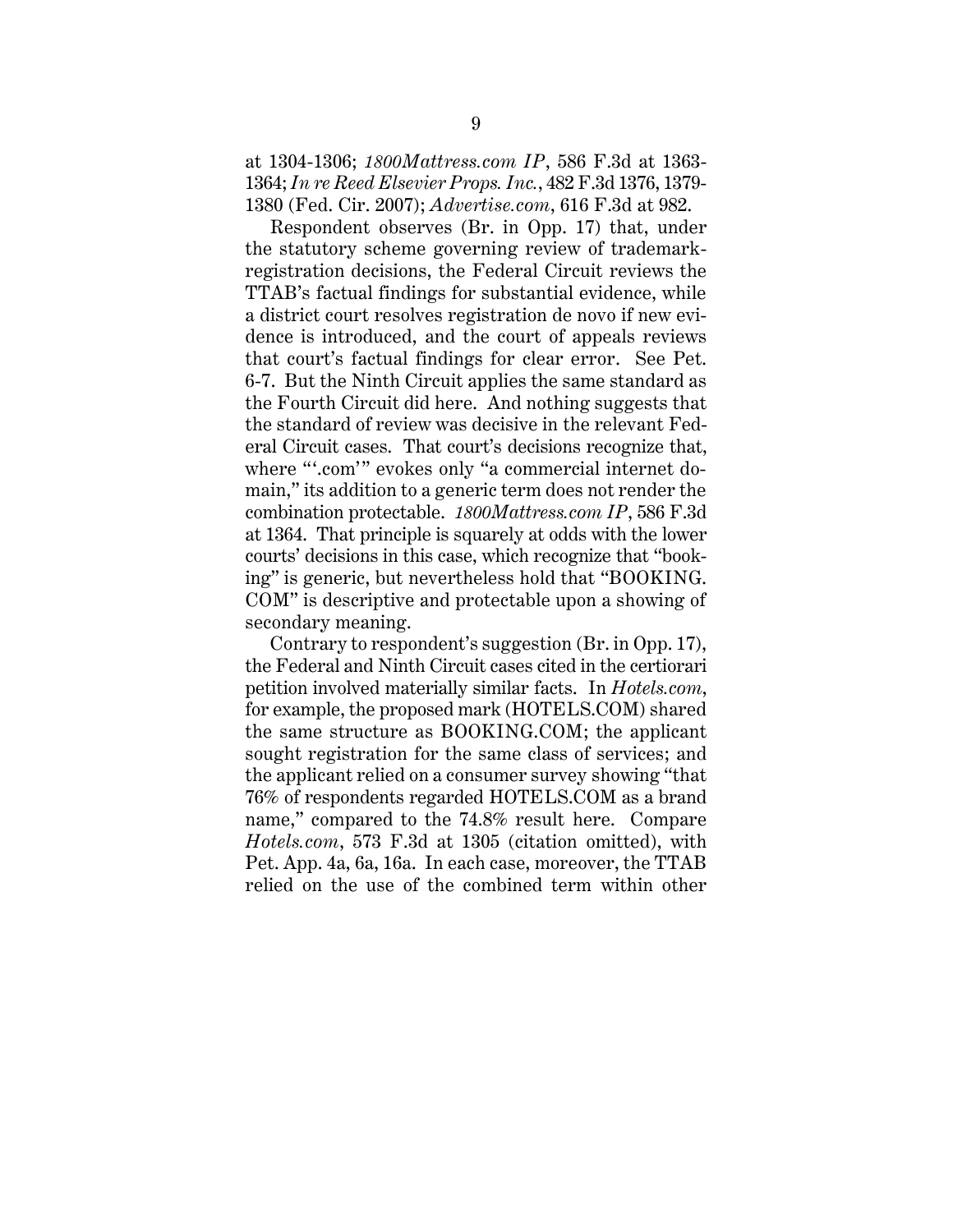(longer) domain names to support its finding that the disputed mark was generic. Compare *Hotels.com*, 573 F.3d at 1304, with Pet. App. 141a-169a, 187a-211a; accord *Advertise.com*, 616 F.3d at 977-980 (similar facts). There is thus little doubt that the Federal and Ninth Circuits would have found "BOOKING.COM" to be generic. See Pet. 23-25.<sup>3</sup>

2. The statutory scheme governing judicial review of trademark-registration decisions makes the disagreement among the circuits especially destabilizing. Parties dissatisfied with such decisions may appeal directly to the Federal Circuit, 15 U.S.C. 1071(a), or seek review in an appropriate district court, 15 U.S.C. 1071(b). A challenger that chooses the latter mode of review ordinarily can file suit in the Eastern District of Virginia, where the USPTO is headquartered and where the decision below will be binding. The USPTO thus faces a whipsaw: Whether it continues to apply Federal Circuit precedent or instead follows the Fourth Circuit's decision here, a party dissatisfied with a TTAB decision likely can obtain its preferred result through choice of forum. See Pet. 25-26. Respondent's silence on this practical difficulty confirms that this Court's review is necessary to establish uniform rules governing federal trademark registration of "generic.com" terms.

3. Review also is warranted because the decision below threatens significant anticompetitive harms. "[G]ranting trademark rights over" "generic.com" terms

<sup>3</sup> Respondent relies in part (Br. in Opp. 4-5, 16, 20-22) on the testimony of its linguistics expert and on evidence regarding BOOKING.COM's popularity and customer satisfaction. But the court of appeals declined to give the former any weight, Pet. App. 16a n.8, and the district court stated that the latter was "not probative of secondary meaning," *id.* at 99a; see *id.* at 98a-99a.